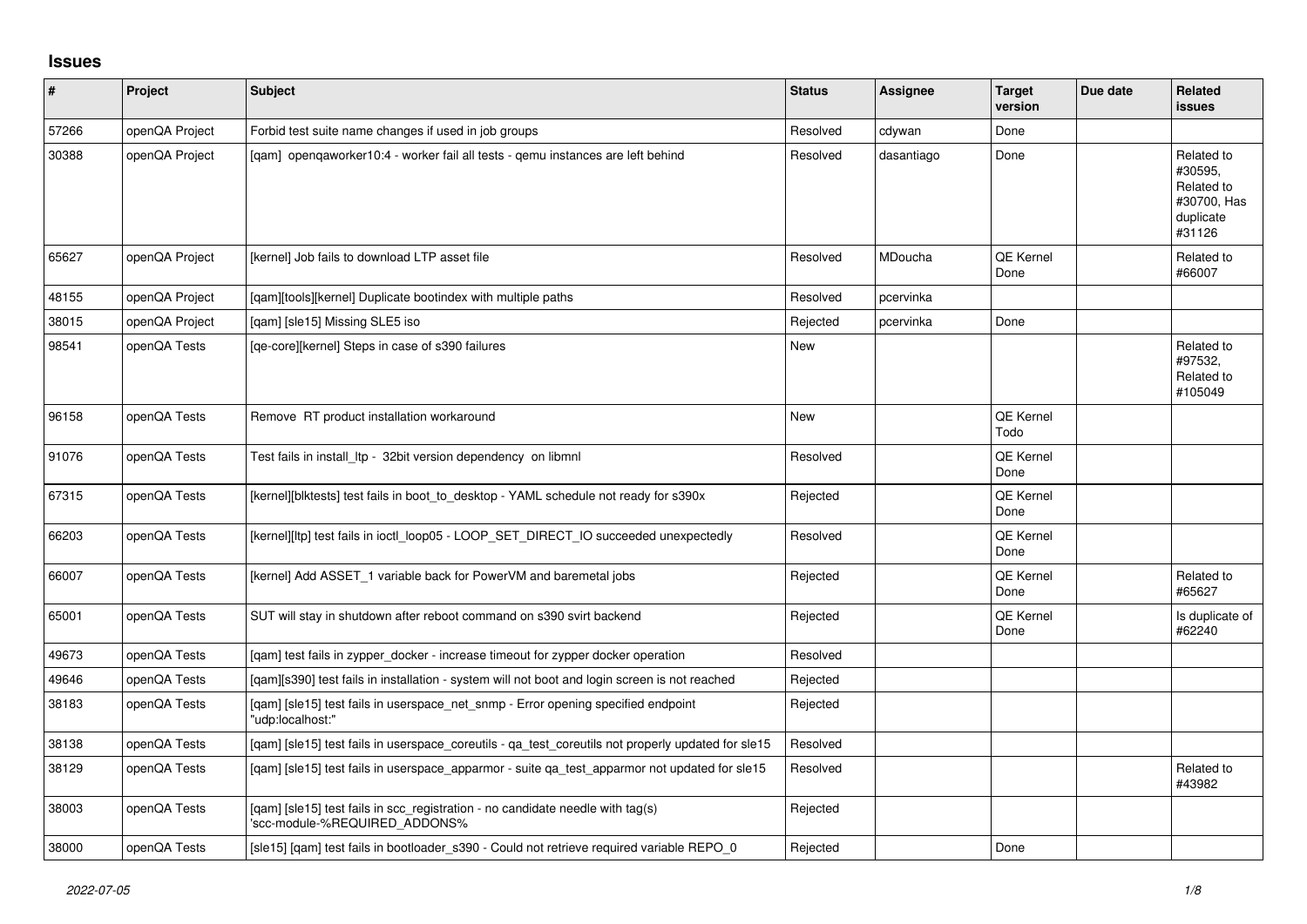| $\vert$ # | Project      | <b>Subject</b>                                                                             | <b>Status</b> | <b>Assignee</b> | <b>Target</b><br>version | Due date | Related<br>issues                      |
|-----------|--------------|--------------------------------------------------------------------------------------------|---------------|-----------------|--------------------------|----------|----------------------------------------|
| 34258     | openQA Tests | [qam][sle] test fails in updates_packagekit_gpk                                            | Resolved      |                 |                          |          |                                        |
| 32698     | openQA Tests | [qe-core] Clean /etc/machine-id after image creation                                       | <b>New</b>    |                 |                          |          |                                        |
| 32431     | openQA Tests | [hpc] Missing gnome aarch64 image for ganglia                                              | Resolved      |                 |                          |          |                                        |
| 31867     | openQA Tests | [gam] test fails in partitioning raid - failures after update to needles                   | Resolved      |                 |                          |          | Related to<br>#28955                   |
| 30219     | openQA Tests | [qam] openqaworker3:8 - DIE can't open qmp                                                 | Resolved      |                 |                          |          |                                        |
| 27910     | openQA Tests | [qam] test fails in patch_and_reboot - many download failures                              | Rejected      |                 |                          |          |                                        |
| 21790     | openQA Tests | [gam] test fails in wireshark - test don't match capturing needle                          | Closed        |                 |                          |          |                                        |
| 21046     | openQA Tests | [gam] test fails in tracker search in nautilus - keyboard press is not reaching target     | Rejected      |                 |                          |          |                                        |
| 21038     | openQA Tests | [qam] test fails in bootloader_s390 - missing install image on ftp server                  | Workable      |                 |                          |          | Related to<br>#20904,<br>Blocks #25286 |
| 20778     | openQA Tests | [qam] test fails in install_update - missing variable INCIDENT_PATCH                       | Resolved      |                 |                          |          |                                        |
| 20758     | openQA Tests | [qam] SLE12-SP3 test fails in welcome                                                      | Resolved      |                 |                          |          |                                        |
| 20756     | openQA Tests | [qam] SLE12-SP3 test fails in scc_registration                                             | Resolved      |                 |                          |          |                                        |
| 20720     | openQA Tests | [gam][aarch64] test fails in install patterns -> skips over grub2 menue                    | Rejected      |                 |                          |          | Related to<br>#20174                   |
| 19492     | openQA Tests | [gam] test fails in addon products sle                                                     | Resolved      |                 |                          |          |                                        |
| 38192     | openQA Tests | [gam] [sle] test fails in firefox flashplayer - tracking protection information is present | Rejected      | bfilho          |                          |          |                                        |
| 28297     | openQA Tests | [gam] test fails in firefox developertool - missed click                                   | Resolved      | bfilho          |                          |          | Related to<br>#33781                   |
| 28288     | openQA Tests | [qam] test fails in firefox_headers - missed keys on input                                 | Resolved      | coolo           |                          |          |                                        |
| 20760     | openQA Tests | [gam] SLE12-SP3 test fails in add update test repo                                         | Resolved      | dasantiago      |                          |          |                                        |
| 46109     | openQA Tests | [qam] test fails in addon_products_via_SCC_yast2                                           | Resolved      | dheidler        |                          |          | Related to<br>#44252                   |
| 43244     | openQA Tests | [sle][functional][u] test fails in ntp_client - new test fails on sle15                    | Rejected      | dheidler        | Milestone 20             |          | Related to<br>#43052                   |
| 67108     | openQA Tests | [qam] test fails in install - incorrect job configuration XFSTESTS_REPO                    | Resolved      | dzedro          |                          |          |                                        |
| 28291     | openQA Tests | [qam] test fails in firefox_passwd - incorrectly typed password                            | Resolved      | emiura          |                          |          |                                        |
| 89966     | openQA Tests | [ge-core] Test kernel multipath tries to install fixed version of mdadm                    | Resolved      | geor            | QE-Core:<br>Ready        |          |                                        |
| 48362     | openQA Tests | [qam] test fails in supportutils - remove pam check                                        | Resolved      | hurhai          |                          |          |                                        |
| 49418     | openQA Tests | [qe-asg][qem] test fails in cluster_md                                                     | Resolved      | jadamek         |                          |          |                                        |
| 38180     | openQA Tests | [gam] [sle15] test fails in userspace systemd - update test suite for sle15                | Rejected      | jtzhao          |                          |          |                                        |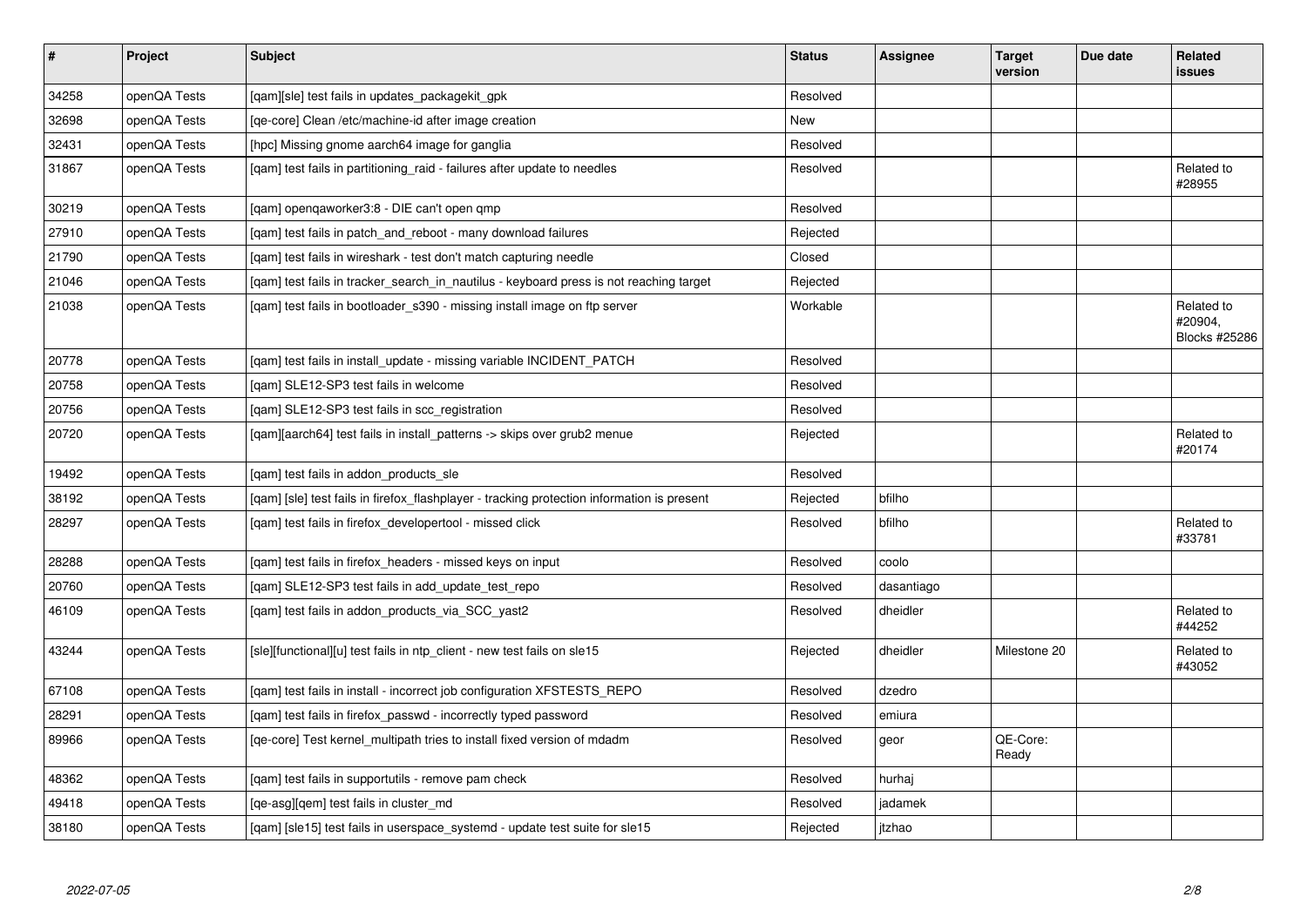| ∦     | Project      | <b>Subject</b>                                                                                            | <b>Status</b> | Assignee     | <b>Target</b><br>version | Due date   | <b>Related</b><br>issues                            |
|-------|--------------|-----------------------------------------------------------------------------------------------------------|---------------|--------------|--------------------------|------------|-----------------------------------------------------|
| 48467 | openQA Tests | [qam][sle] test fails in zypper_lifecycle_toolchain - increase timeout for installation                   | Resolved      | martinsmac   |                          | 2019-03-16 | Is duplicate of<br>#47228                           |
| 65067 | openQA Tests | [kernel] test fails in clone301                                                                           | Resolved      | metan        | QE Kernel<br>Done        |            |                                                     |
| 34255 | openQA Tests | [sle] test fails in kdump_and_crash - fail related to ruby2.1-rubygem-nokogiri                            | Resolved      | mgriessmeier |                          |            | Related to<br>#34777                                |
| 20904 | openQA Tests | [qam] - test fails in bootloader_s390 - ftp is missing install medium                                     | Resolved      | mgriessmeier |                          |            | Related to<br>#21038                                |
| 89990 | openQA Tests | Error on tests/kernel/run_ltp.pm: Can't locate sle/tests/kernel/run_ltp.pm                                | Resolved      | okurz        | Ready                    |            | Related to<br>#67723                                |
| 38069 | openQA Tests | [qam] [sle] [functional] test fails in pidgin_IRC - failure after check_screen change                     | Resolved      | okurz        |                          |            |                                                     |
| 38066 | openQA Tests | [qam] [sle] [functional] test fails in application_starts_on_login - failure after check_screen<br>change | Resolved      | okurz        |                          |            |                                                     |
| 30033 | openQA Tests | [qam] test fails in libreoffice_mainmenu_components - ttyS0 permission denied                             | Resolved      | okurz        |                          |            | Related to<br>#29940                                |
| 19486 | openQA Tests | [gam][sle][functional][s390] test fails in install_update -> consoletest_setup types password to<br>early | Resolved      | okurz        |                          |            | Has duplicate<br>#19530, Has<br>duplicate<br>#19584 |
| 37928 | openQA Tests | [QAM] [SLE 15] Migrate Itp tests in Updates to new runner                                                 | Resolved      | osukup       |                          |            |                                                     |
| 34693 | openQA Tests | [qam] test fails in install_update - missing INCIDENT_PATCH                                               | Rejected      | osukup       |                          |            |                                                     |
| 31699 | openQA Tests | [qam] test fails in scc_registration - failing since scc_addons update                                    | Resolved      | osukup       |                          |            |                                                     |
| 20804 | openQA Tests | [qam] SLE12-SP3 test fails in system_role - incorrect content of variable MAINT_TEST_REPO                 | Resolved      | osukup       |                          |            |                                                     |
| 99522 | openQA Tests | Test fails in kdump and crash in latest build after kernel upgrade in 15-SP4                              | Rejected      | pcervinka    | QE Kernel<br>Done        |            |                                                     |
| 76933 | openQA Tests | [opensuse] Add clojure test to Tumbleweed                                                                 | New           | pcervinka    | QE Kernel<br>Current     |            |                                                     |
| 73207 | openQA Tests | [kernel] Test fails in tuned - incorrect profile                                                          | Rejected      | pcervinka    | QE Kernel<br>Done        |            |                                                     |
| 73099 | openQA Tests | [kernel][powervm] Test fails in install_klp_product - console is not switched                             | Resolved      | pcervinka    | QE Kernel<br>Done        |            |                                                     |
| 66188 | openQA Tests | [kernel] test fails in boot_ltp - increase timeout                                                        | Resolved      | pcervinka    | QE Kernel<br>Done        |            |                                                     |
| 64030 | openQA Tests | [kernel][ltp]spvm] test fails in boot_ltp - Not finished boot                                             | Resolved      | pcervinka    | QE Kernel<br>Done        |            |                                                     |
| 63943 | openQA Tests | [kernel][ltp] test fails in pkey01 - Setup hugepages before test execution                                | Resolved      | pcervinka    | QE Kernel<br>Done        |            | Related to<br>#63610                                |
| 63610 | openQA Tests | [kernel][ltp][spvm] - test fails in pkey01 on spvm                                                        | Resolved      | pcervinka    | QE Kernel<br>Done        |            | Related to<br>#63943                                |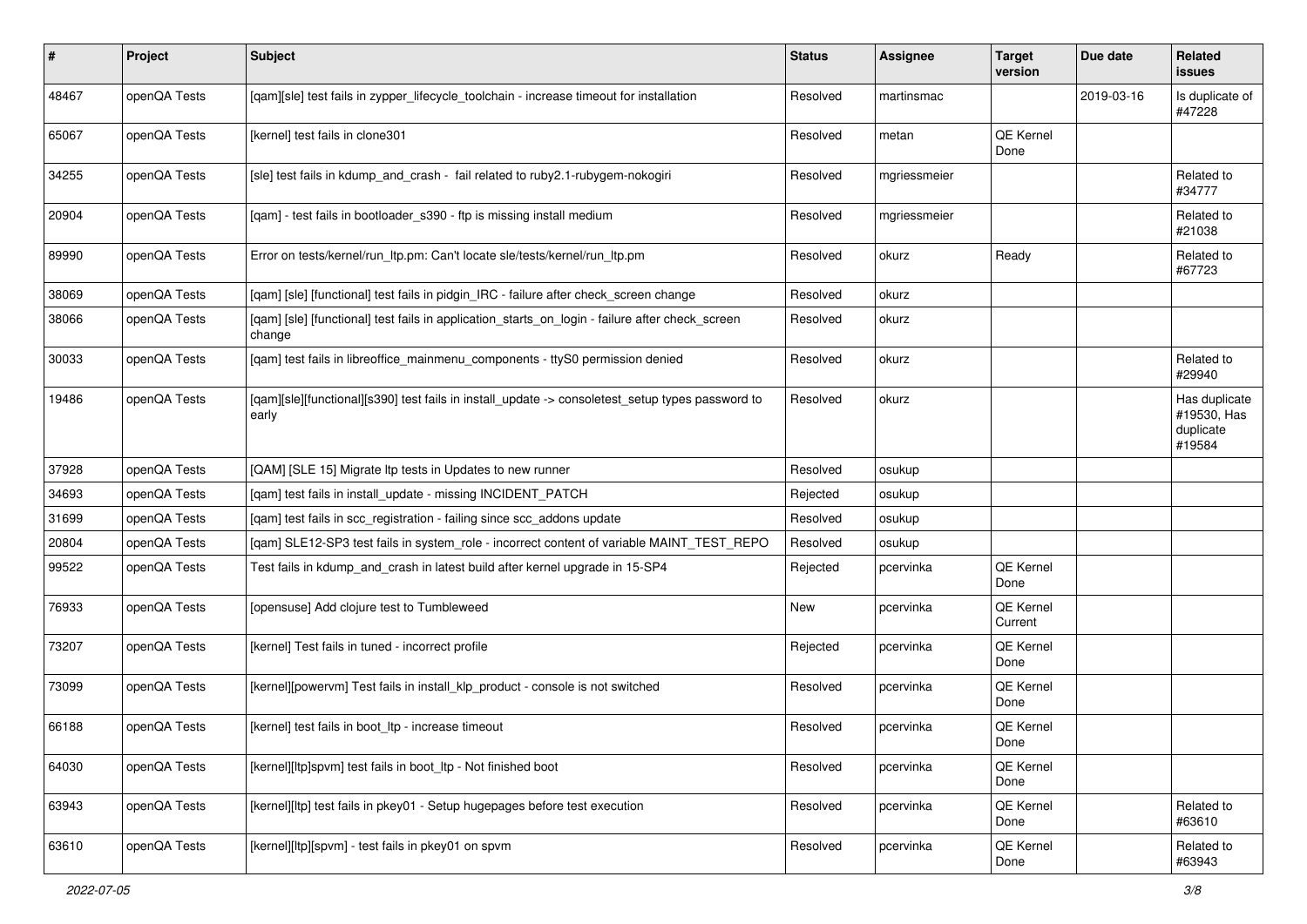| $\vert$ # | <b>Project</b> | <b>Subject</b>                                                                               | <b>Status</b> | Assignee  | <b>Target</b><br>version | Due date | Related<br><b>issues</b>                                                                           |
|-----------|----------------|----------------------------------------------------------------------------------------------|---------------|-----------|--------------------------|----------|----------------------------------------------------------------------------------------------------|
| 60818     | openQA Tests   | [kernel] test fails in kdump_and_crash - password prompt is not catched                      | Resolved      | pcervinka | QE Kernel<br>Done        |          |                                                                                                    |
| 60746     | openQA Tests   | [kernel] test fails in boot_to_desktop - increase timeout after password                     | Resolved      | pcervinka | QE Kernel<br>Done        |          |                                                                                                    |
| 60449     | openQA Tests   | [kernel] test fails in kdump and crash - test is disabling kdump                             | Rejected      | pcervinka | QE Kernel<br>Done        |          |                                                                                                    |
| 60326     | openQA Tests   | [kernel] test fails in multipath - update schedule                                           | Resolved      | pcervinka | <b>QE Kernel</b><br>Done |          |                                                                                                    |
| 60182     | openQA Tests   | [kernel][spvm] test fails in lvm_no_separate_home - update needles                           | Resolved      | pcervinka | QE Kernel<br>Done        |          |                                                                                                    |
| 60083     | openQA Tests   | [kernel][functional] - test fails in boot to desktop - password is not entered               | Resolved      | pcervinka | <b>QE Kernel</b><br>Done |          |                                                                                                    |
| 59954     | openQA Tests   | [kernel][spvm] test fails in qa_test_klp - git should be git-core                            | Resolved      | pcervinka | QE Kernel<br>Done        |          |                                                                                                    |
| 59843     | openQA Tests   | [spvm][kernel][openqa] test fails in coredump_collect - multiple select_console fails        | Resolved      | pcervinka | <b>QE Kernel</b><br>Done |          | Related to<br>#60497                                                                               |
| 59226     | openQA Tests   | [kernel]ltp][spvm][sporadic] test fails in boot ltp - cat /tmp/ver linux before.txt timeout  | Resolved      | pcervinka | QE Kernel<br>Done        |          | Related to<br>#59190                                                                               |
| 59223     | openQA Tests   | [kernel][spvm][sporadic] test fails in boot_ltp - timeout/slow boot                          | Rejected      | pcervinka | QE Kernel<br>Done        |          |                                                                                                    |
| 58871     | openQA Tests   | [spvm][kernel][functional] Shutdown check not implemented for spvm backend                   | Resolved      | pcervinka | <b>QE Kernel</b><br>Done |          |                                                                                                    |
| 58295     | openQA Tests   | [kernel][sporadic] test fails in kdump_and_crash - password is entered too early             | Rejected      | pcervinka | <b>QE Kernel</b><br>Done |          |                                                                                                    |
| 57329     | openQA Tests   | [kernel][functional] PowerVM console is not active all the time                              | Resolved      | pcervinka | QE Kernel<br>Done        |          | Related to<br>#54617.<br>Related to<br>#58220,<br>Related to<br>#14626, Has<br>duplicate<br>#62819 |
| 57224     | openQA Tests   | [kernel] - test fails in kdump and crash - pasword is not entered before grub                | Resolved      | pcervinka | QE Kernel<br>Done        |          |                                                                                                    |
| 56615     | openQA Tests   | [kernel] test fails in tuned - error message for perf_bias failure is different on SLE15-SP1 | Resolved      | pcervinka | <b>QE Kernel</b><br>Done |          |                                                                                                    |
| 55166     | openQA Tests   | [spvm][ppc][serial] test fails in kdump_and_crash - no response from serial                  | Closed        | pcervinka | QE Kernel<br>Done        |          |                                                                                                    |
| 54416     | openQA Tests   | [kernel][ltp] Setup GitLab CI for LTP daily builds                                           | Closed        | pcervinka | QE Kernel<br>Done        |          |                                                                                                    |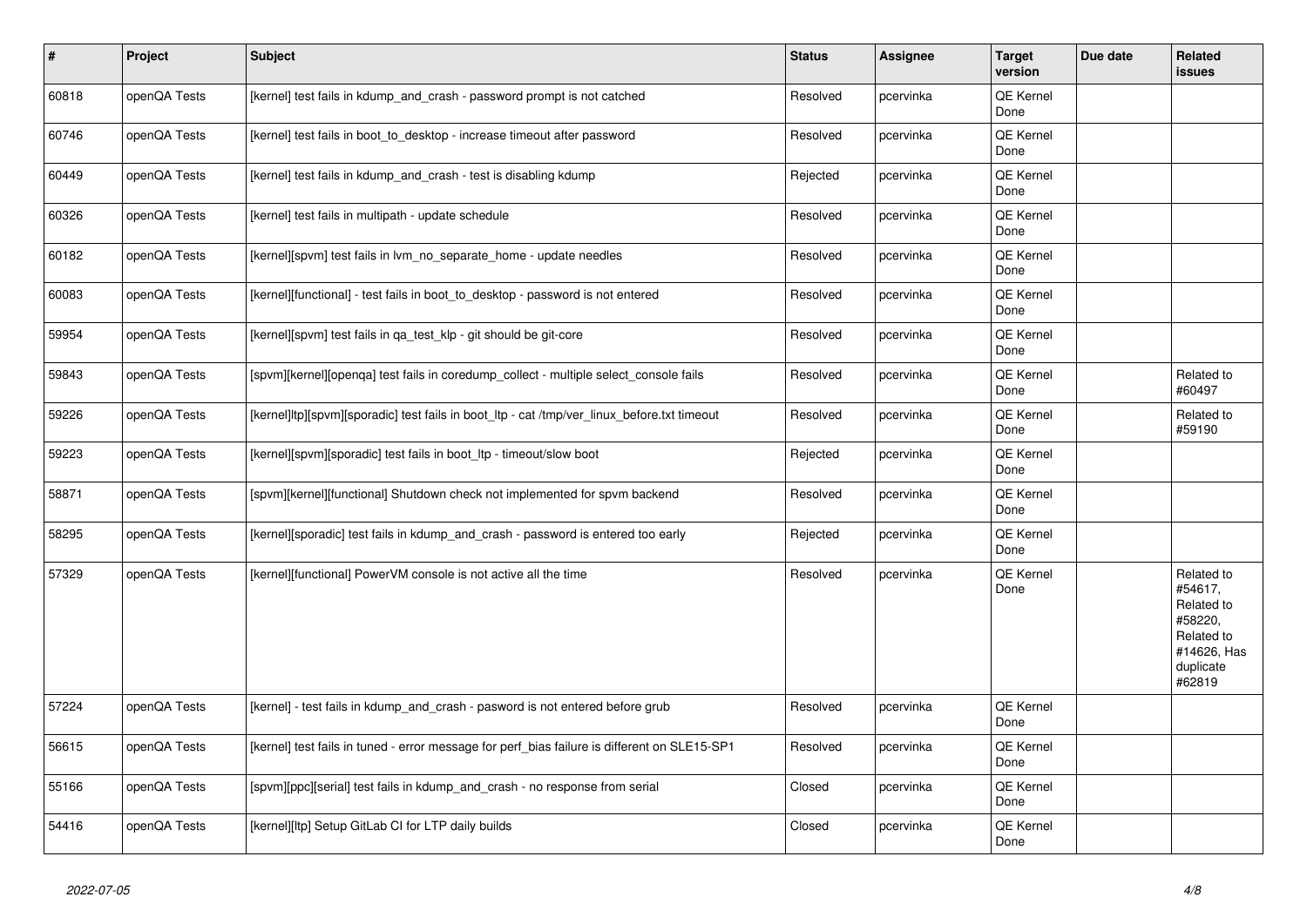| $\sharp$ | Project      | <b>Subject</b>                                                                                                 | <b>Status</b> | <b>Assignee</b> | <b>Target</b><br>version | Due date | Related<br>issues                             |
|----------|--------------|----------------------------------------------------------------------------------------------------------------|---------------|-----------------|--------------------------|----------|-----------------------------------------------|
| 54275    | openQA Tests | [kernel]kotd][ltp][s390x] test fails in install_ltp - failure after install_kotd, console issue                | Closed        | pcervinka       | QE Kernel<br>Done        |          | Related to<br>#54260                          |
| 53294    | openQA Tests | [kernel][ltp] test fails in boot_ltp - incorrect kernel name provided                                          | Closed        | pcervinka       | QE Kernel<br>Done        |          | Related to<br>#51743                          |
| 53165    | openQA Tests | [kernel][installation][lvm] test fails in lvm_no_separate_home - update lvm installation part for<br>sle12-sp5 | Closed        | pcervinka       | <b>QE Kernel</b><br>Done |          |                                               |
| 52409    | openQA Tests | [sle][kernel][textmode][ppc] test fails in system_role - installation fail during system_role selection        | Resolved      | pcervinka       | <b>QE Kernel</b><br>Done |          |                                               |
| 51365    | openQA Tests | [research] Named pipe /dev/sshserial missing lines on first use                                                | Resolved      | pcervinka       | QE Kernel<br>Done        |          |                                               |
| 50459    | openQA Tests | [qam][blue][leap] test fails in updates_packagekit_gpk - fail after update                                     | Resolved      | pcervinka       |                          |          |                                               |
| 50387    | openQA Tests | [qam][blue] - test fails in updates_packagekit_kde                                                             | Resolved      | pcervinka       |                          |          |                                               |
| 50309    | openQA Tests | [gam][blue][leap][opensuse] Update online_repos behavior to activate online repositories                       | Resolved      | pcervinka       |                          |          | Blocks #39449                                 |
| 50045    | openQA Tests | [qam][blue][sle] - Fix type_password to accept parameters and pass them to the inner call<br>type_string       | Resolved      | pcervinka       |                          |          | Related to<br>#49655                          |
| 49628    | openQA Tests | [qam] test fails in setup_online_repos - missing configure online repositories                                 | Rejected      | pcervinka       |                          |          | Related to<br>#39449                          |
| 49217    | openQA Tests | [qam][kernel][aarch64][sle] kdump is not scheduled for aarch64                                                 | Resolved      | pcervinka       |                          |          |                                               |
| 49121    | openQA Tests | [qam][kernel][multipath][aarch64] Qemu fails setup multipath on qemu_aarch64                                   | Resolved      | pcervinka       |                          |          |                                               |
| 48530    | openQA Tests | [qam] Test fails in update_install for networkmager update on ppc64le and s390                                 | Rejected      | pcervinka       |                          |          |                                               |
| 48524    | openQA Tests | [qam][ha] Test fails during iscsi client setup - host: command not found                                       | Resolved      | pcervinka       |                          |          | Has duplicate<br>#48302                       |
| 48308    | openQA Tests | [qam][kernel] test fails in kernel_multipath - missing python2 module                                          | Rejected      | pcervinka       |                          |          |                                               |
| 41396    | openQA Tests | [qam] Revise updates_packagekit_kde                                                                            | Rejected      | pcervinka       |                          |          | Related to<br>#41030,<br>Related to<br>#36138 |
| 41030    | openQA Tests | [qam] test fails in updates_packagekit_kde - zypper update requires additional install step                    | Resolved      | pcervinka       |                          |          | Related to<br>#41396                          |
| 40547    | openQA Tests | [qam][opensuse] test fails in updates_packagekit_kde - job timeout                                             | Resolved      | pcervinka       | Done                     |          |                                               |
| 40181    | openQA Tests | [network] test fails in before_test - wicked basic test fails on 15SP1                                         | Resolved      | pcervinka       | Done                     |          |                                               |
| 39887    | openQA Tests | [kernel] [sle] [network] test fails in before_test - network failure                                           | Resolved      | pcervinka       | Done                     |          |                                               |
| 39536    | openQA Tests | [qam] test fails in patch_and_reboot - add missing variables for qam test issues                               | Resolved      | pcervinka       | Done                     |          |                                               |
| 38261    | openQA Tests | [qam] test fails in keymap_or_locale - tested text not written in console                                      | Rejected      | pcervinka       | Done                     |          |                                               |
| 38135    | openQA Tests | [qam] [sle15] test fails in userspace_bind - qa_test_bind is not updated for SLE15                             | Resolved      | pcervinka       | Done                     |          |                                               |
| 37925    | openQA Tests | [QAM] [SLE 15] Make SLE-HPC product installation compatible with QAM update flow                               | Resolved      | pcervinka       | Done                     |          |                                               |
| 37438    | openQA Tests | [gam] test fails in kernel Itp fs - issue in ga testsuite                                                      | Rejected      | pcervinka       |                          |          |                                               |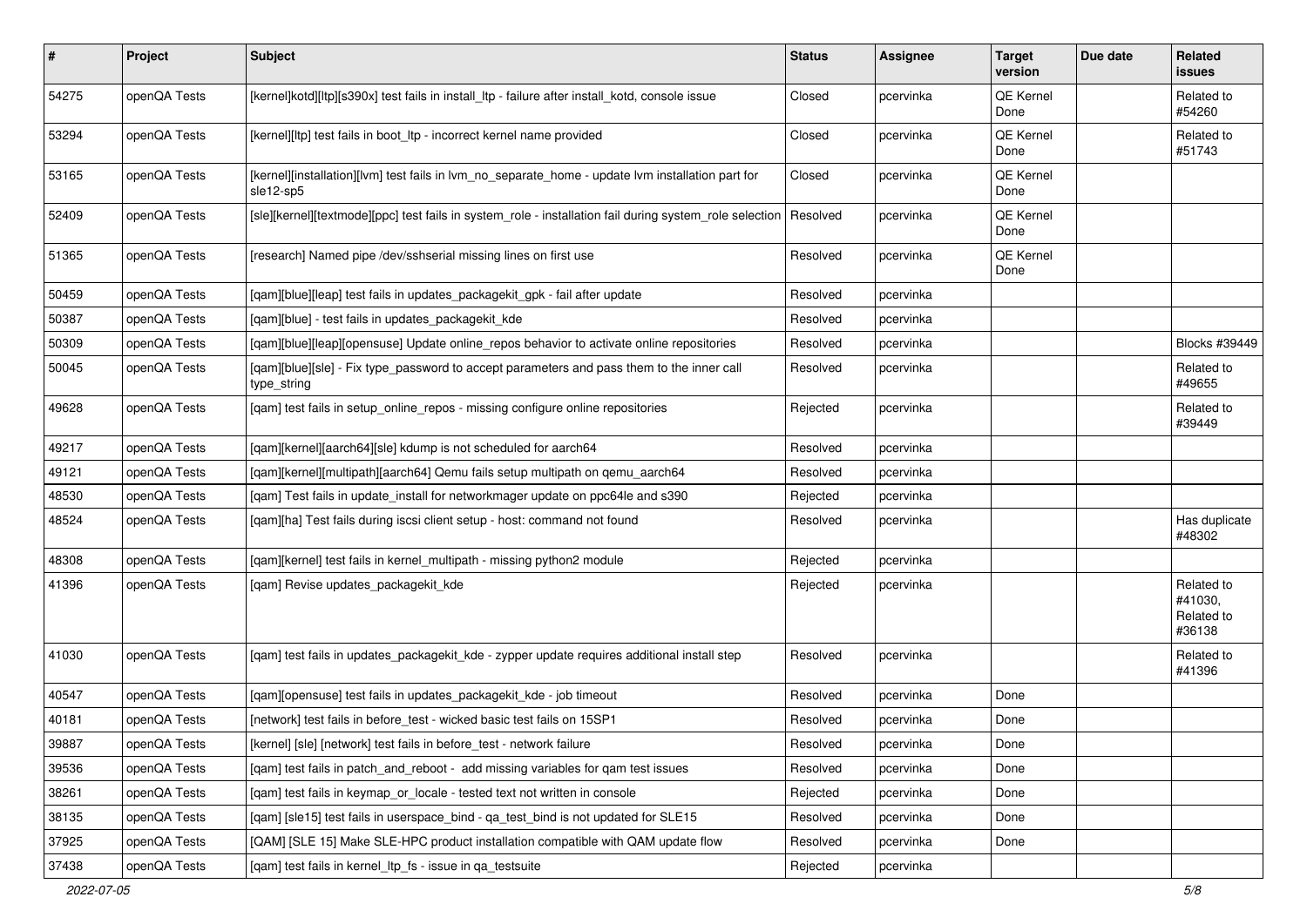| $\pmb{\#}$ | Project      | <b>Subject</b>                                                                            | <b>Status</b> | <b>Assignee</b> | <b>Target</b><br>version | Due date | Related<br><b>issues</b>                                               |
|------------|--------------|-------------------------------------------------------------------------------------------|---------------|-----------------|--------------------------|----------|------------------------------------------------------------------------|
| 37093      | openQA Tests | [qam] test fails in evolution_mail_imap - remove workaround for bsc#1049387               | Resolved      | pcervinka       |                          |          |                                                                        |
| 33643      | openQA Tests | [gam][ha] test fails in ha cluster init - scp failure                                     | Resolved      | pcervinka       |                          |          |                                                                        |
| 33469      | openQA Tests | [gam] test fails in dstat - clean/update needles for dstat-fileoutput                     | Resolved      | pcervinka       |                          |          | Related to<br>#32719                                                   |
| 33451      | openQA Tests | [gam] test fails in dstat - package not available on SP1                                  | Rejected      | pcervinka       |                          |          |                                                                        |
| 32896      | openQA Tests | [sle] test fails in pdsh slave                                                            | Rejected      | pcervinka       |                          |          |                                                                        |
| 32716      | openQA Tests | [qa]test fails in shutdown                                                                | Resolved      | pcervinka       |                          |          |                                                                        |
| 31810      | openQA Tests | [gam] test fails in docker - disable docker tests on sle12-sp1                            | Resolved      | pcervinka       |                          |          |                                                                        |
| 31315      | openQA Tests | [gam] test fails in wireshark - rm command is not fully typed after alt-f4                | Resolved      | pcervinka       |                          |          |                                                                        |
| 31309      | openQA Tests | [gam] test fails in libreoffice mainmenu components - needles should be updated           | Resolved      | pcervinka       |                          |          |                                                                        |
| 31180      | openQA Tests | [gam] test fails in kernel kexec - migration to systemctl broke the test                  | Resolved      | pcervinka       |                          |          |                                                                        |
| 30814      | openQA Tests | [gam] test fails in yast2 ntpclient - log window is not closed                            | Resolved      | pcervinka       |                          |          |                                                                        |
| 30514      | openQA Tests | [gam] test fails in java - increase timeout for installation                              | Closed        | pcervinka       |                          |          |                                                                        |
| 30127      | openQA Tests | [gam] test fails in application starts on login - dynamic space in needle                 | Resolved      | pcervinka       |                          |          |                                                                        |
| 30039      | openQA Tests | [qam] test fails in zypper_lr_validate - use version_utils instead of utils               | Resolved      | pcervinka       |                          |          |                                                                        |
| 28528      | openQA Tests | [qam] test fails in groupwise - package is missing in ibs                                 | Resolved      | pcervinka       |                          |          |                                                                        |
| 27901      | openQA Tests | [qam] test fails in evolution_smoke - imap aol not responding                             | Resolved      | pcervinka       |                          |          |                                                                        |
| 27618      | openQA Tests | [gam] test fails in firefox java - remote side changed appearance                         | Resolved      | pcervinka       |                          |          |                                                                        |
| 27244      | openQA Tests | [qam] test fails in select_patterns_and_packages - ha pattern is unselected               | Resolved      | pcervinka       |                          |          |                                                                        |
| 27205      | openQA Tests | [qam] test fails in setup - failing needles in iscsi support server                       | Resolved      | pcervinka       |                          |          |                                                                        |
| 26830      | openQA Tests | [qam] test fails in sle2docker - sles docker image has new name                           | Rejected      | pcervinka       |                          |          |                                                                        |
| 25926      | openQA Tests | [gam] test fails in sle2docker                                                            | Resolved      | pcervinka       |                          |          |                                                                        |
| 21774      | openQA Tests | [gam] test fails in evolution mail imap - test hangs on querying authentication types     | Rejected      | pcervinka       |                          |          | Related to<br>#21814,<br>Related to<br>#29357,<br>Related to<br>#29360 |
| 21048      | openQA Tests | [gam] test fails in tracker search in nautilus - keyboard press is not reaching target    | Resolved      | pcervinka       |                          |          | Related to<br>#5830                                                    |
| 20790      | openQA Tests | [gam] SLE12-SP3 test fails in 1_unknown_ - slenkins-tests-openvpn-control                 | Rejected      | pcervinka       |                          |          | Related to<br>#20002                                                   |
| 20782      | openQA Tests | [qam] test fails in install_patterns - mariadb test tries to install devel packages       | Resolved      | pcervinka       |                          |          |                                                                        |
| 20716      | openQA Tests | [gam] test fails in zypper info triggered on incidents -> needs adaption of pattern match | Resolved      | pcervinka       |                          |          |                                                                        |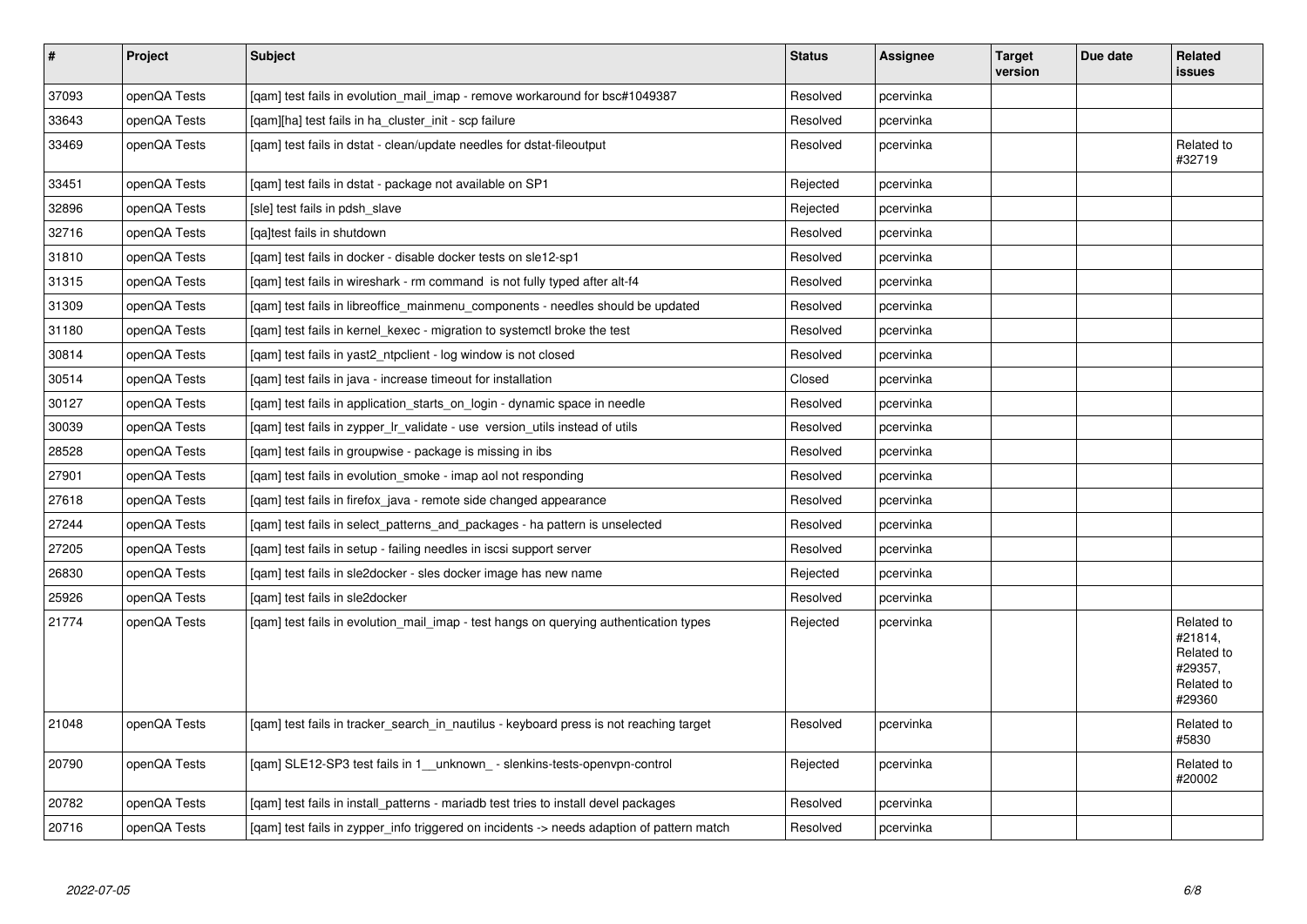| $\sharp$ | Project      | Subject                                                                           | <b>Status</b> | Assignee       | <b>Target</b><br>version | Due date   | Related<br>issues                                                                                                                                 |
|----------|--------------|-----------------------------------------------------------------------------------|---------------|----------------|--------------------------|------------|---------------------------------------------------------------------------------------------------------------------------------------------------|
| 20696    | openQA Tests | [qam] Make evolution_prepare_servers compatibile with openSUSE                    | Resolved      | pcervinka      |                          |            | Related to<br>#19320                                                                                                                              |
| 44696    | openQA Tests | [gam] test fails in sshd - user password is weak                                  | Resolved      | pdostal        |                          |            |                                                                                                                                                   |
| 32434    | openQA Tests | [qam] - test fails in sle2docker - docker test suites don't clean images properly | Resolved      | pgeorgiadis    |                          |            |                                                                                                                                                   |
| 31657    | openQA Tests | [qam] test fails in runc - conflict between docker-runc and runc                  | Resolved      | pgeorgiadis    |                          |            |                                                                                                                                                   |
| 46895    | openQA Tests | [qam] test fails in dracut - output not matched on 15SP1                          | Resolved      | pstivanin      |                          | 2019-01-31 | Related to<br>#47417                                                                                                                              |
| 104613   | openQA Tests | Enable Itp known issues on o3                                                     | Resolved      | pvorel         | QE Kernel<br>Done        |            |                                                                                                                                                   |
| 50243    | openQA Tests | [kernel] - test fails in trinity - test is not designed to be run on ooo          | Resolved      | pvorel         | QE Kernel<br>Done        |            | Related to<br>#50525                                                                                                                              |
| 46487    | openQA Tests | [qam][functional][y] test fails in select_patterns_and_packages                   | Resolved      | riafarov       | Milestone 24             |            |                                                                                                                                                   |
| 40418    | openQA Tests | [qam][functional][sle] test fails in select_patterns_and_packages                 | Resolved      | riafarov       |                          |            | Related to<br>#38870                                                                                                                              |
| 37979    | openQA Tests | [SLE] test fails in updates_packagekit_gpk - gpk-update-viewer doesn't start      | Resolved      | riafarov       |                          |            | Related to<br>#31954                                                                                                                              |
| 34288    | openQA Tests | [qam] test fails in zypper_info - zypper_info shouldn't be started                | Resolved      | riafarov       |                          |            | Related to<br>#32038                                                                                                                              |
| 28015    | openQA Tests | [qam] test fails setup - aplay.pm syntax error                                    | Resolved      | riafarov       |                          |            |                                                                                                                                                   |
| 20980    | openQA Tests | [qam] test fails in addon_products_sle                                            | Resolved      | riafarov       |                          |            |                                                                                                                                                   |
| 38387    | openQA Tests | [functional][u][sporadic][medium] test fails in gnucash - window is not closed    | Resolved      | SLindoMansilla | Milestone 18             | 2018-08-28 | Related to<br>#38057,<br>Related to<br>#38114,<br>Related to<br>#38702,<br>Related to<br>#39131,<br>Related to<br>#40172,<br>Related to<br>#40319 |
| 27994    | openQA Tests | [qam][expedite][sprint 201711.2] test fails in test setup in bmwqemu.pm           | Resolved      | szarate        |                          |            |                                                                                                                                                   |
| 27506    | openQA Tests | [qam] test fails in 1_shim_suite - missing repository on dist                     | Resolved      | thehejik       |                          |            |                                                                                                                                                   |
| 21052    | openQA Tests | [gam] test fails in shotwell export - failure on first launch                     | Resolved      | vsvecova       |                          |            |                                                                                                                                                   |
| 40259    | openQA Tests | [qam] test fails in libreoffice_mainmenu_components - needle fail at base-install | Resolved      | yuanren10      |                          |            |                                                                                                                                                   |
| 49310    | qe-yast      | Regression test yast proxy                                                        | New           |                | future                   |            |                                                                                                                                                   |
| 49304    | qe-yast      | Regression test yast nis                                                          | New           |                | future                   |            |                                                                                                                                                   |
| 49289    | qe-yast      | Regression test yast mail                                                         | New           |                | future                   |            |                                                                                                                                                   |